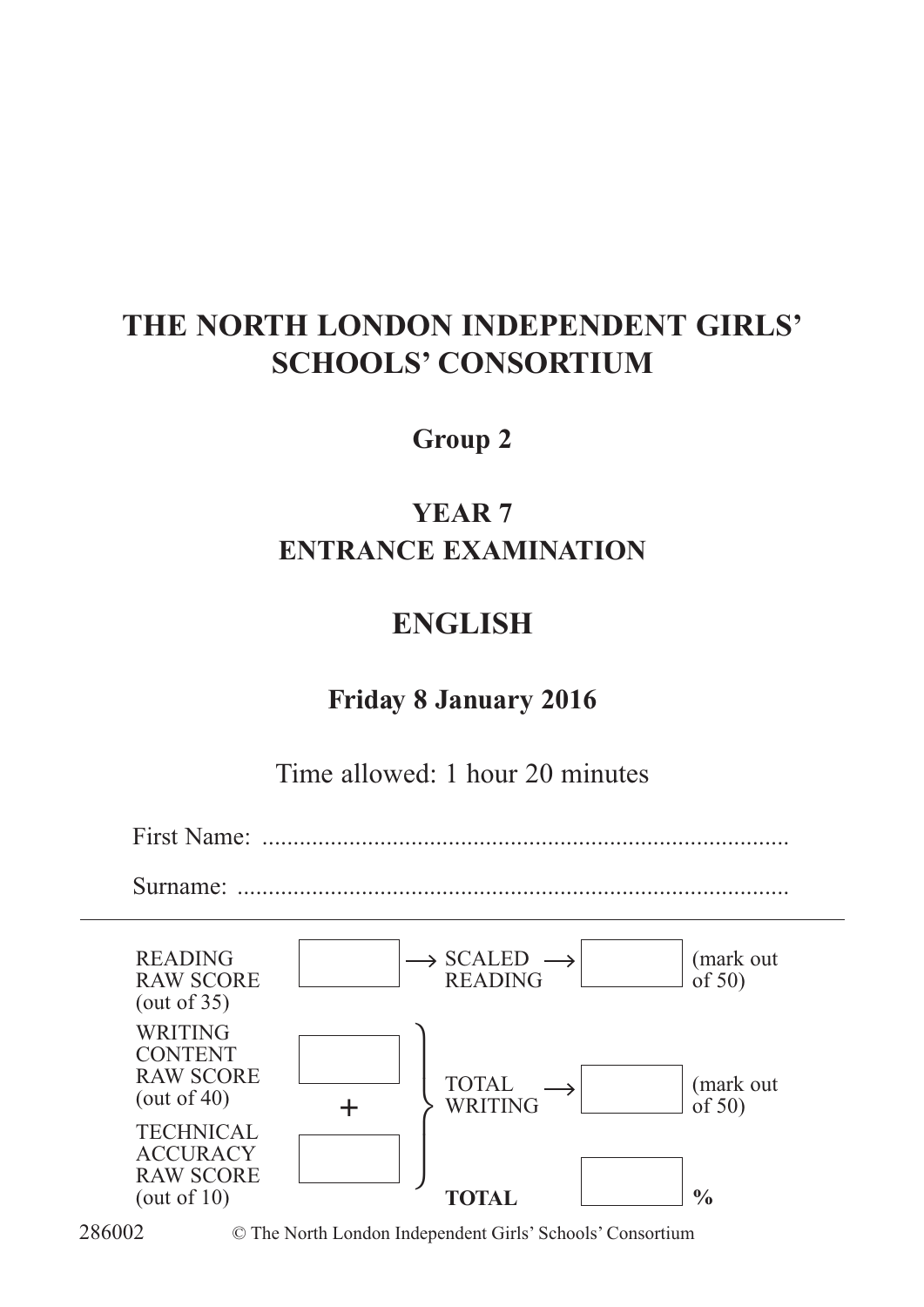# **INSTRUCTIONS**

## PLEASE ANSWER BOTH PARTS OF THE PAPER

## **Part A: Reading (40 minutes)**

- Spend 10 minutes reading the passage on the insert and the questions in this booklet.
- You may mark the passage by underlining words and phrases.
- Do not write anything in your booklet during this time.
- You will be told when the 10 minutes are over.

#### **Spend 30 minutes writing your answers in this answer booklet.**

• You will be told when 40 minutes are up, but you may start Part B when you are ready.

## **Part B:Writing (40 minutes)**

- Spend 40 minutes writing on the lined paper provided.
- Put your first name and surname at the top of each page.
- If you have time, you may go back to Part A.

## **YOU MAY WRITE IN EITHER INK OR PENCIL**

You will be told when you have 5 minutes left.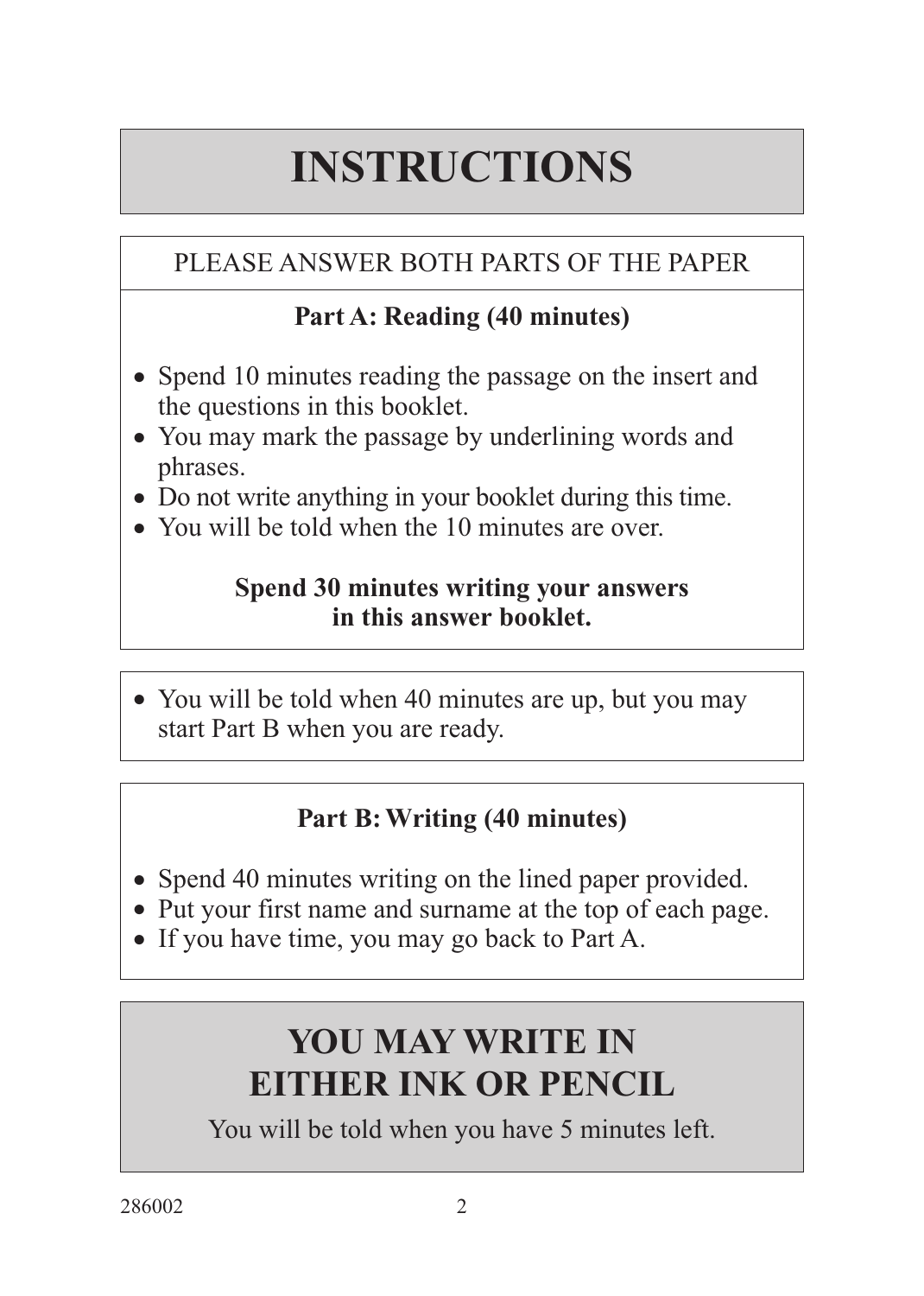#### **PLEASE TURN THE PAGE TO READ THE QUESTIONS**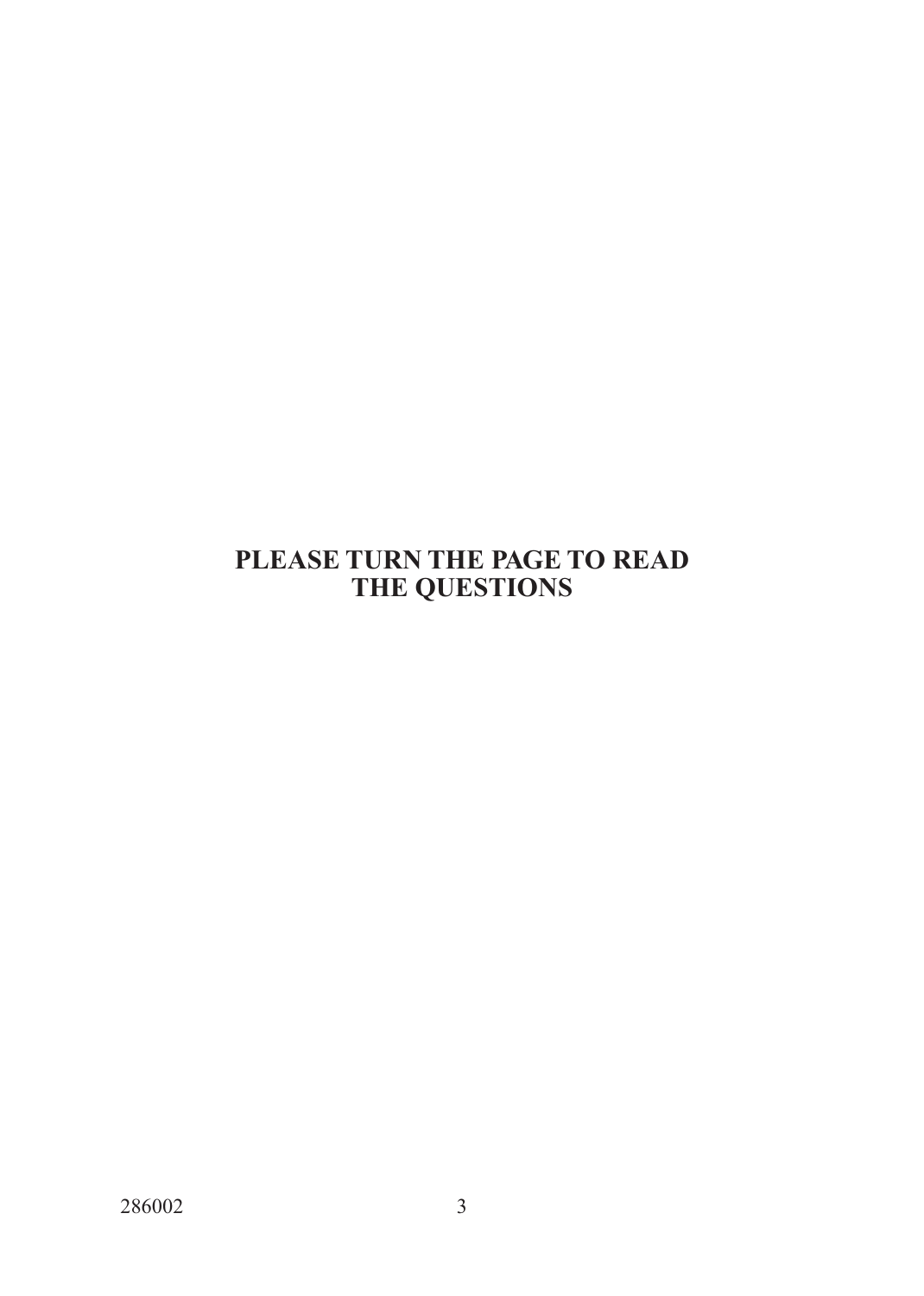### **PART A: READING (40 minutes)**

After you have spent about 10 minutes reading the passage, spend about 30 minutes answering the questions.

The mark at the end of each question is an indication of how much you should write for each answer.

1. Lines  $1-3$ . What is the third boy sketching? 1 mark 2. Lines 4–13. Give two reasons why Julian is in the Museum. 2 marks . . . . . . . . . . . . . . . . . 3. Lines  $20 - 21$ . 'He wasn't sure if Julian was, so to speak, *playing* at being responsible.' Explain what is meant by this. 2 marks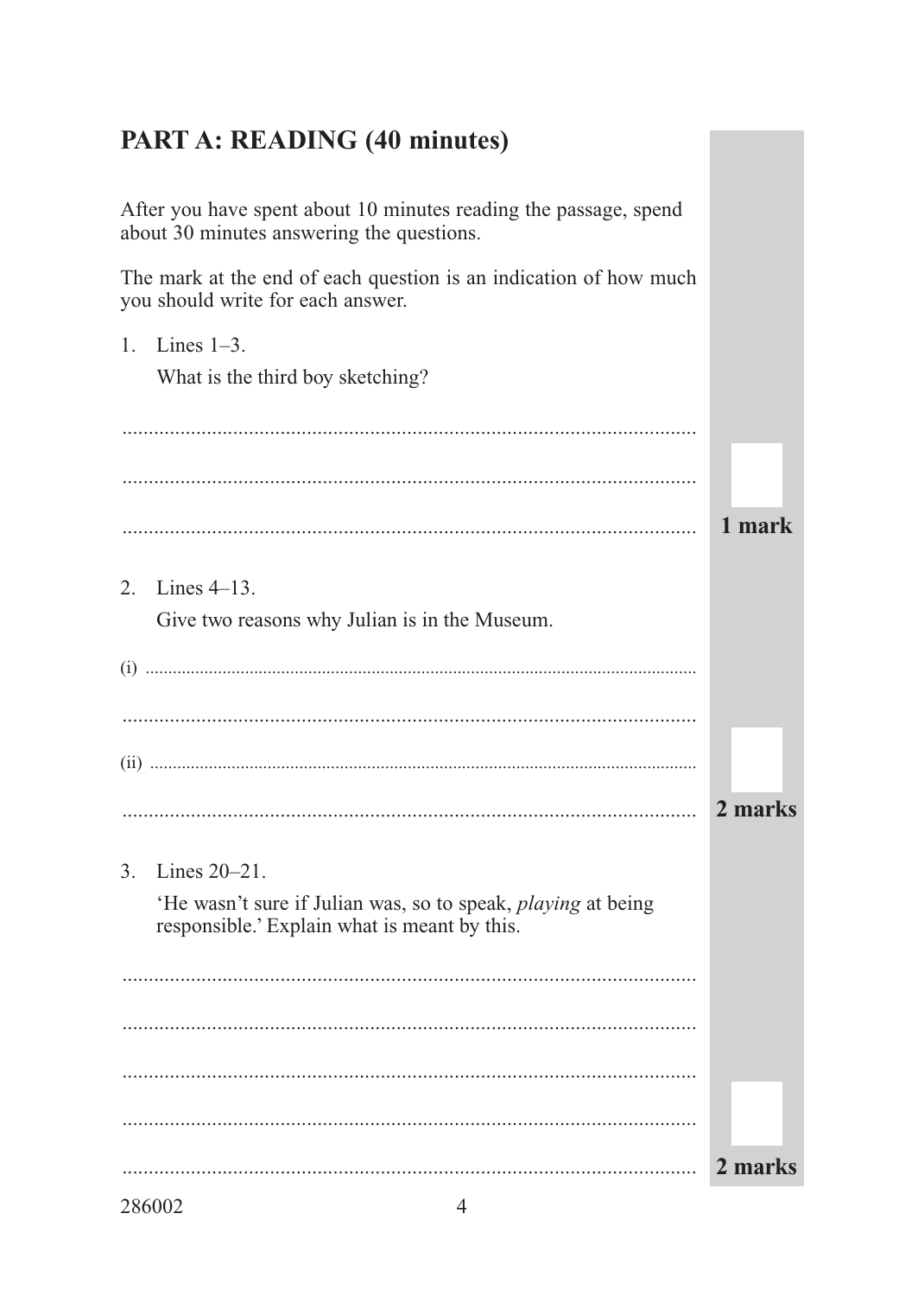| 4. | Lines 23-25.                                                                               |         |
|----|--------------------------------------------------------------------------------------------|---------|
|    | In your own words give two reasons why Julian finds the boy<br>interesting.                |         |
|    |                                                                                            |         |
|    |                                                                                            |         |
|    |                                                                                            |         |
|    |                                                                                            |         |
|    |                                                                                            | 2 marks |
| 5. | Lines $28-30$ .                                                                            |         |
|    | In your own words, explain the meanings of the following<br>descriptions of the third boy: |         |
|    | (a) 'He was hay-haired, shaggy and filthy.'                                                |         |
|    |                                                                                            |         |
|    |                                                                                            |         |
|    |                                                                                            |         |
|    |                                                                                            | 2 marks |
|    | (b) 'a flannel shirt the colour of smoke, stained with<br>soot'                            |         |
|    |                                                                                            |         |
|    |                                                                                            |         |
|    |                                                                                            |         |
|    |                                                                                            | 2 marks |
|    |                                                                                            |         |
|    |                                                                                            |         |
|    |                                                                                            |         |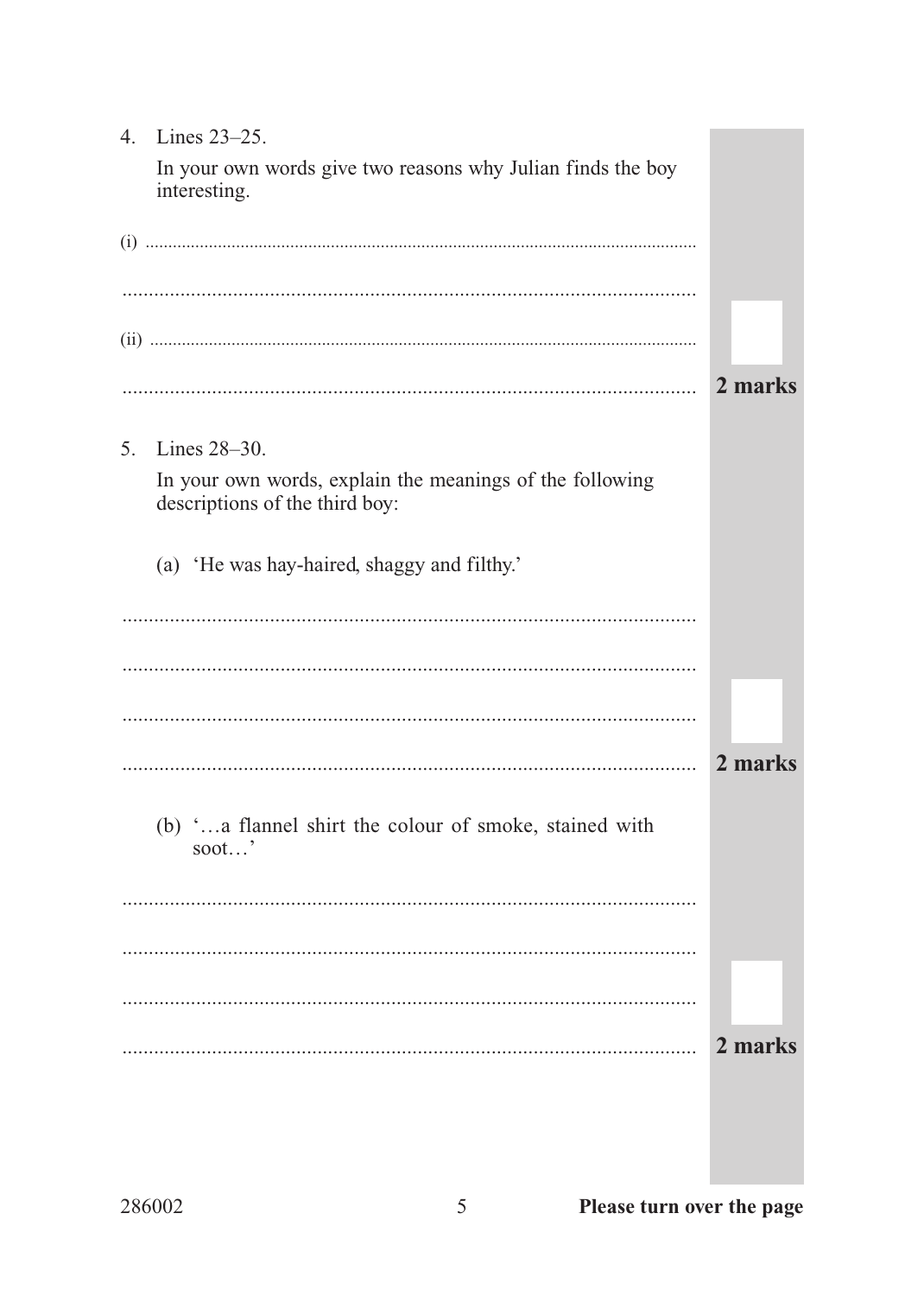| Lines $36-39$ .<br>6.                                                                                                                                                  |         |
|------------------------------------------------------------------------------------------------------------------------------------------------------------------------|---------|
| In your own words, give two reasons why Julian thinks that<br>the third boy's behaviour is 'sinister'.                                                                 |         |
|                                                                                                                                                                        |         |
|                                                                                                                                                                        |         |
|                                                                                                                                                                        |         |
|                                                                                                                                                                        |         |
|                                                                                                                                                                        |         |
|                                                                                                                                                                        | 2 marks |
| Lines $50-51$ .<br>7.                                                                                                                                                  |         |
| They moved, sleuth-like, from ambush to ambush behind<br>the swags of velvet' In your own words, describe how<br>Julian and Tom are behaving as they look for the boy. |         |
|                                                                                                                                                                        |         |
|                                                                                                                                                                        |         |
|                                                                                                                                                                        |         |
|                                                                                                                                                                        |         |
|                                                                                                                                                                        |         |
|                                                                                                                                                                        |         |
|                                                                                                                                                                        | 3 marks |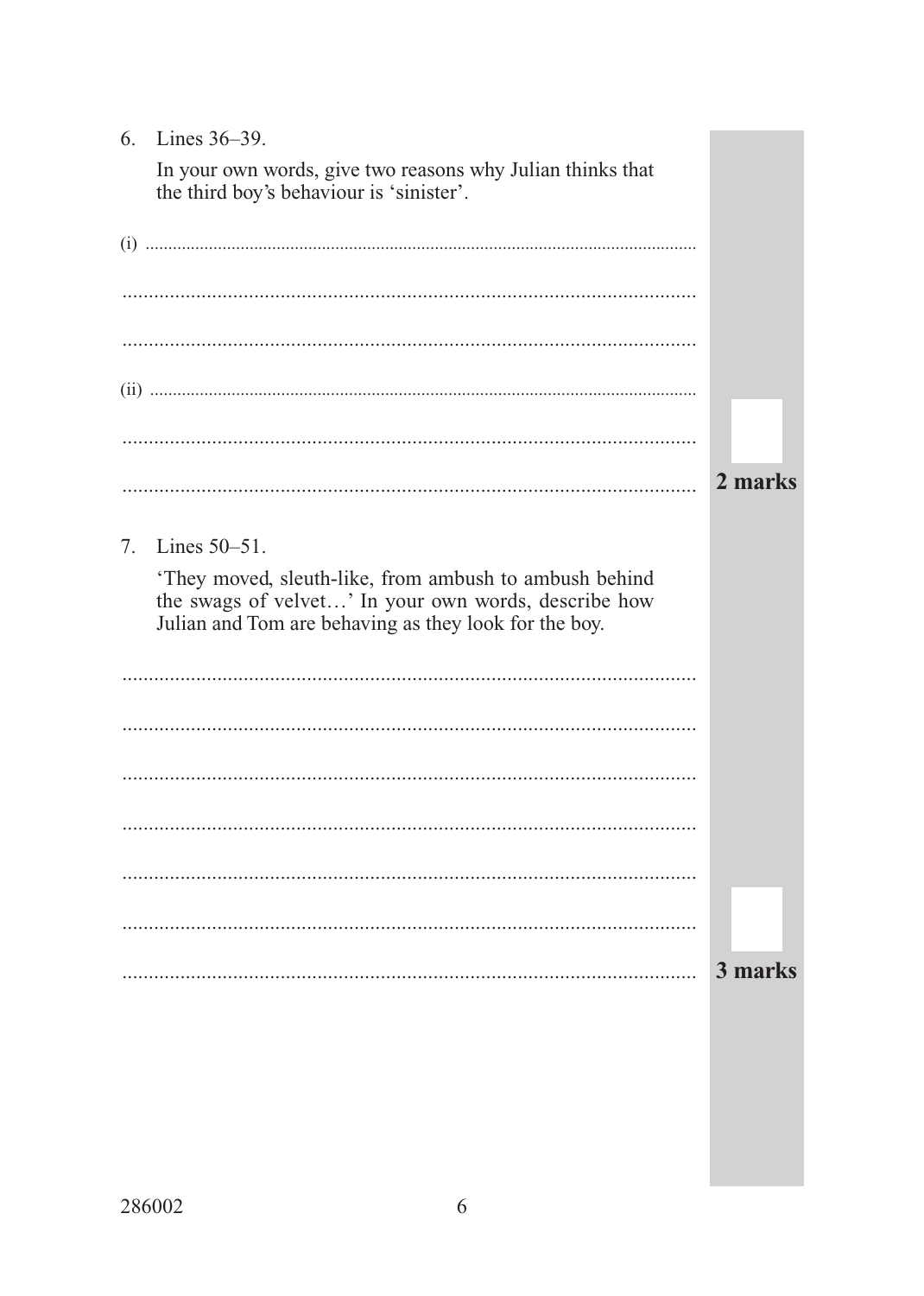#### 8. Lines 54–60.

| Look closely at the description of the Gloucester Candlestick.<br>How does the writer convey that Tom is very interested by it?<br>Giving three examples, discuss features such as the writer's<br>word-choice, images, sounds and sentence structures. |                |
|---------------------------------------------------------------------------------------------------------------------------------------------------------------------------------------------------------------------------------------------------------|----------------|
|                                                                                                                                                                                                                                                         |                |
|                                                                                                                                                                                                                                                         |                |
|                                                                                                                                                                                                                                                         |                |
|                                                                                                                                                                                                                                                         |                |
|                                                                                                                                                                                                                                                         |                |
|                                                                                                                                                                                                                                                         |                |
|                                                                                                                                                                                                                                                         |                |
|                                                                                                                                                                                                                                                         |                |
|                                                                                                                                                                                                                                                         |                |
|                                                                                                                                                                                                                                                         |                |
|                                                                                                                                                                                                                                                         |                |
|                                                                                                                                                                                                                                                         | <b>6</b> marks |

**The Common**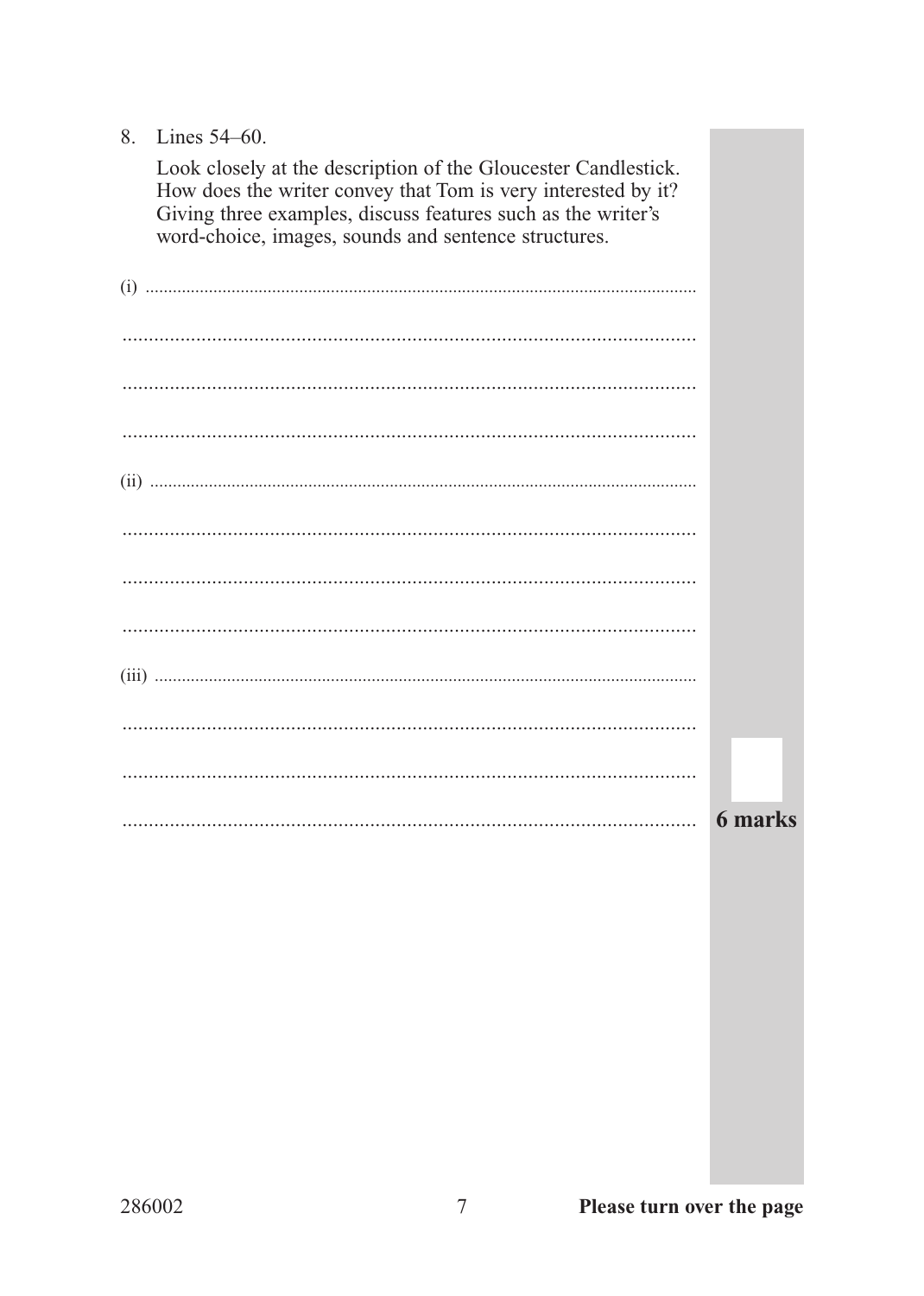#### 9. Lines 54–69.

Give three reasons why you think that the candlestick is described as 'a world of secret stories' (lines 68–69).

|                                                                          | 3 marks |
|--------------------------------------------------------------------------|---------|
| 10. Lines $71-73$ .                                                      |         |
| Why do you think Julian is disturbed to see the door 'slightly<br>ajar'? |         |
|                                                                          |         |
|                                                                          |         |
|                                                                          |         |
|                                                                          |         |
|                                                                          |         |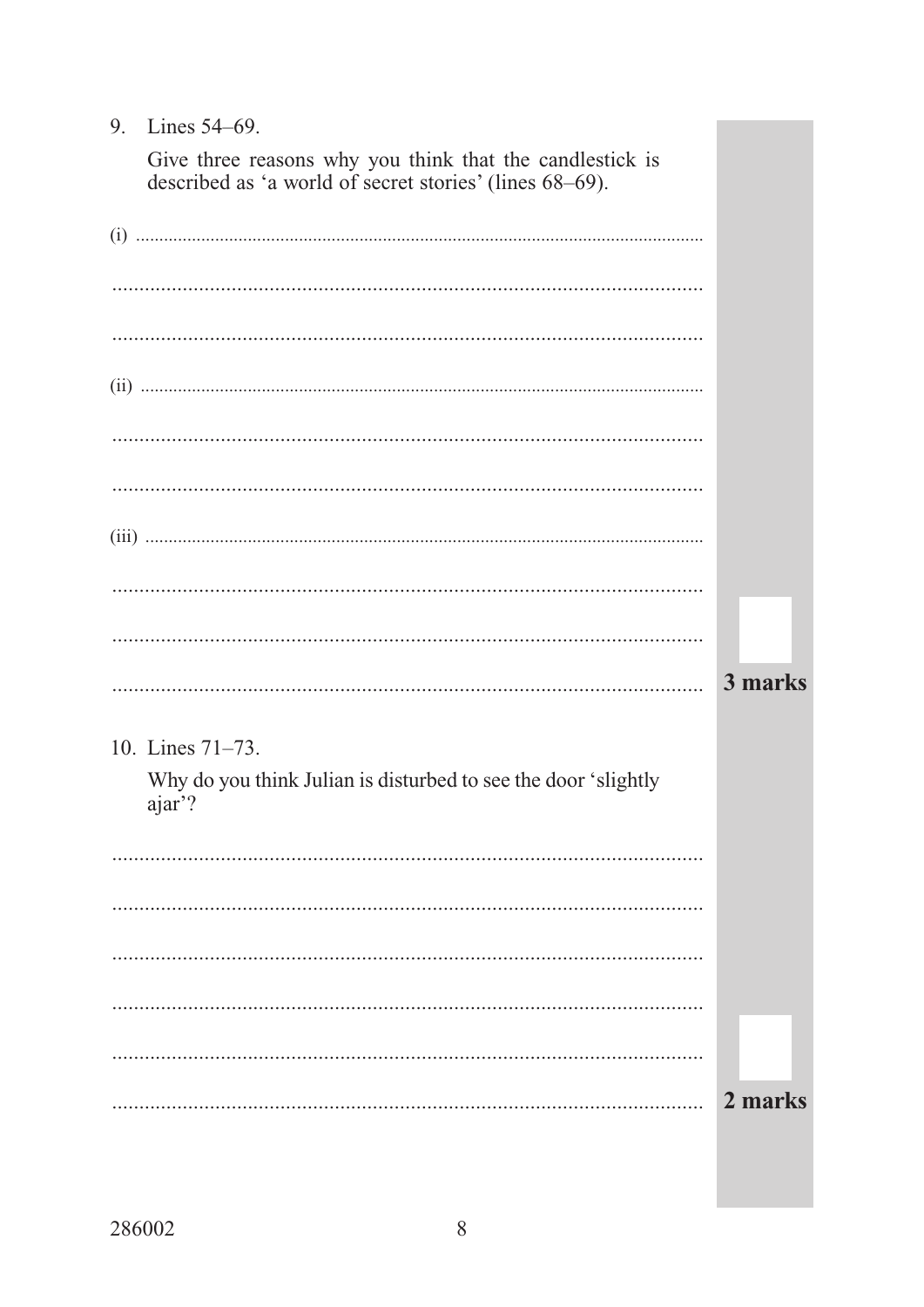| 11. Look at the passage as a whole. What impressions does the<br>writer give you of Tom's character? Support your answers<br>with evidence from the passage. |         |
|--------------------------------------------------------------------------------------------------------------------------------------------------------------|---------|
|                                                                                                                                                              |         |
|                                                                                                                                                              |         |
|                                                                                                                                                              |         |
|                                                                                                                                                              |         |
|                                                                                                                                                              |         |
|                                                                                                                                                              |         |
|                                                                                                                                                              |         |
|                                                                                                                                                              |         |
|                                                                                                                                                              |         |
|                                                                                                                                                              |         |
|                                                                                                                                                              |         |
|                                                                                                                                                              |         |
|                                                                                                                                                              |         |
|                                                                                                                                                              |         |
|                                                                                                                                                              |         |
|                                                                                                                                                              |         |
|                                                                                                                                                              | 8 marks |
| <b>Total marks for Reading Section: 35 marks</b>                                                                                                             |         |

Please turn over the page for the Writing Section